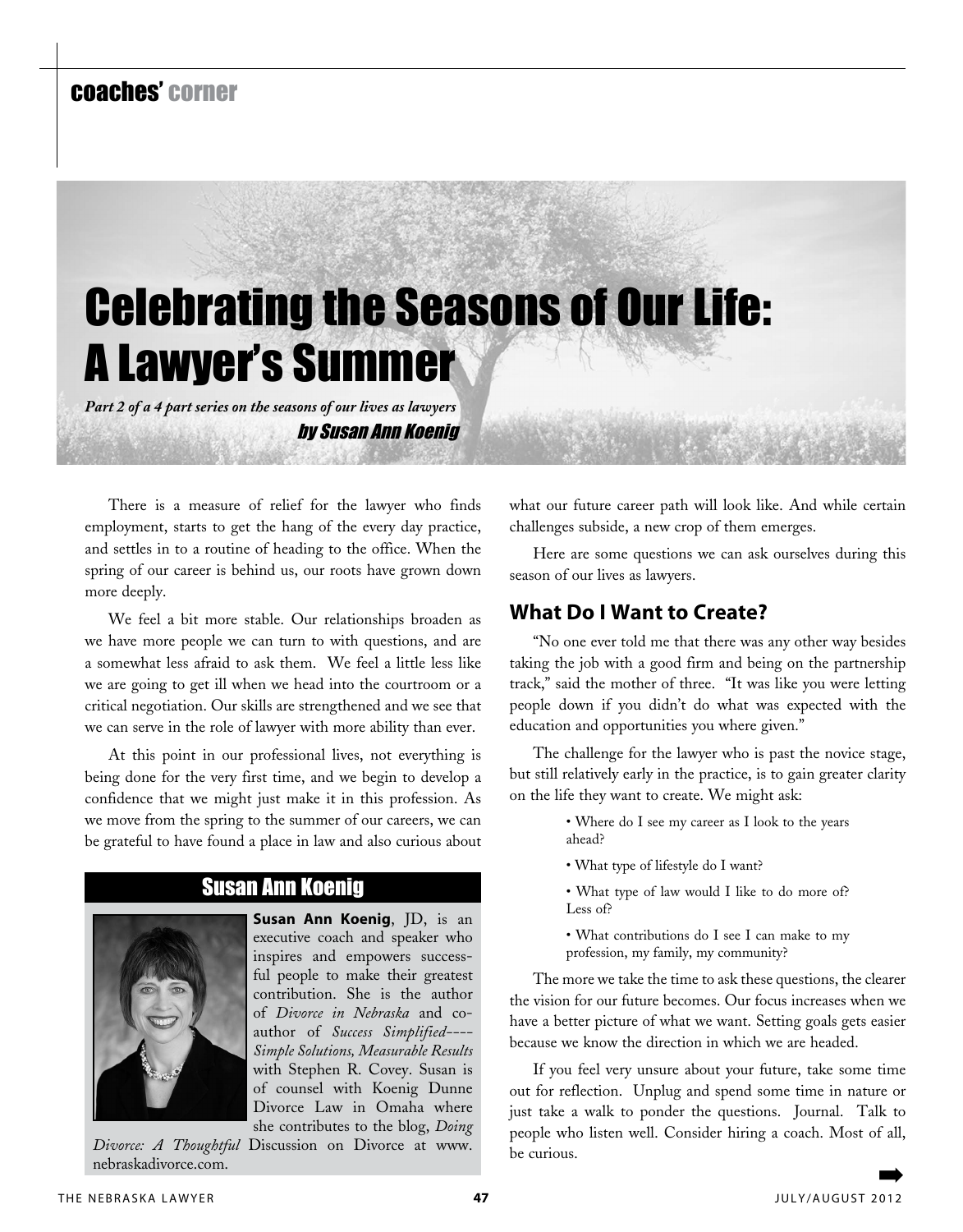#### **coaches' corner**

Allow yourself the time to write a vision for the life you want to create. Where would you be living? What sort of office (if any) would you be working in? What type of people would be around you? Use your imagination to describe the sights, sounds, smells, and feelings of the life as a lawyer you would love to have. This exercise can help you both explore possibilities and spot future opportunities when they arise. Step out of your analytical attorney mind and let yourself imagine.

#### **What am I Willing to Do to Create the Life I Want?**

During this stage of our life, we may know what we want to create but be unsure just how to get there. Having a plan and identifying the actions you are willing to take are essential. To help you get there, keep asking questions like these:

> • Am I doing work that is preparing me for where I want to go?

> • Have I identified specific short term goals which will move me closer to where I want to be?

> • What skills do I need to improve in order to get to there? How can I develop them?

• What obstacles will I face on this journey?

• Am I developing habits which will serve me well into my future?

• What scares me most about taking the necessary action?

Our development as lawyers begins to shift from learning the basics to gaining increasing levels of mastery. We might find this in our ability to be a rainmaker, a litigator, or a leader within the firm. In short, it is a time of tremendous growth.

When you see the skills you need, set upon a plan for developing them. Reading, taking classes, being mentored, and above all practicing the skills you want to master should all be a part of your plan. As discomfort or fear arise, simply recognize these as signs that learning is occurring.

Whether you want to reduce your work hours, get elected to the House of Delegates, or hang out your own shingle, having a plan of action will move you in the direction of the life you see you long to live.

#### **Who is in My Circle of Support?**

Knowing where you want to go and how you plan to get there is fundamental. If getting there sounds really big to you- --which undoubtedly it does---remember you don't have to do it alone.

No one ever gets to their destination in life without the support of others. The challenge for attorneys is that many of us are not accustomed to letting others help us. We are used to being the ones that others come to with their problems, fears,

and questions. We are used to being the smart ones with the answers.

Being willing to be vulnerable and asking others for their support will be necessary if you want to build the career and life that is authentic for you. The sooner you learn the skill of letting in support, the sooner life will get easier.

Here are some ways you might find support during this time of your life:

> • If you have not already found a mentor, now is the time.

> • Enlist the support of others in your office for shifting your workload to doing more of what you love or do best.

> • Remember that your family members are more likely to help if you stop doing everything for them and ask for what you need.

> • Consider whether it is time to expand your support at work, either through improved delegation or expanding your staff.

> • Ask yourself whether it is time to enlist in the help of a professional in any area of your life where an expert would make your life easier.

> • Identify the people who are your cheerleaders, and keep sharing your vision with them.

Support is essential at every stage of our lives, and this one is no exception. Your mind will be tempted to say "They are too busy. Only I can do it right. They'll think I'm weak." You let those thoughts stop you, or you can begin to practice a vital skill for creating the life you want.

#### **Seeking the Ever-Elusive Balance**

Our legal career is never the sole focus of our lives as lawyers. We have our health, our families, our communities, and other passions unique to us. As our reputation grows, we get invited to be more involved in everything from our synagogue to the soccer field.

We are likely to continue to take on more responsibilities during this season of our life, rarely pausing to ask whether anything should come off of our plate. Now is a good time to ask:

> • How much time am I willing to give to my work each week?

- How important is it to me to earn certain levels of income?
- Is there something I need to say "no" to?

• What used to give me tremendous joy which I no longer take time for?

The temptation during this time is to think that we can or we must "do it all." Remembering that there are seasons of our life, we can make the sometimes difficult decision to say,